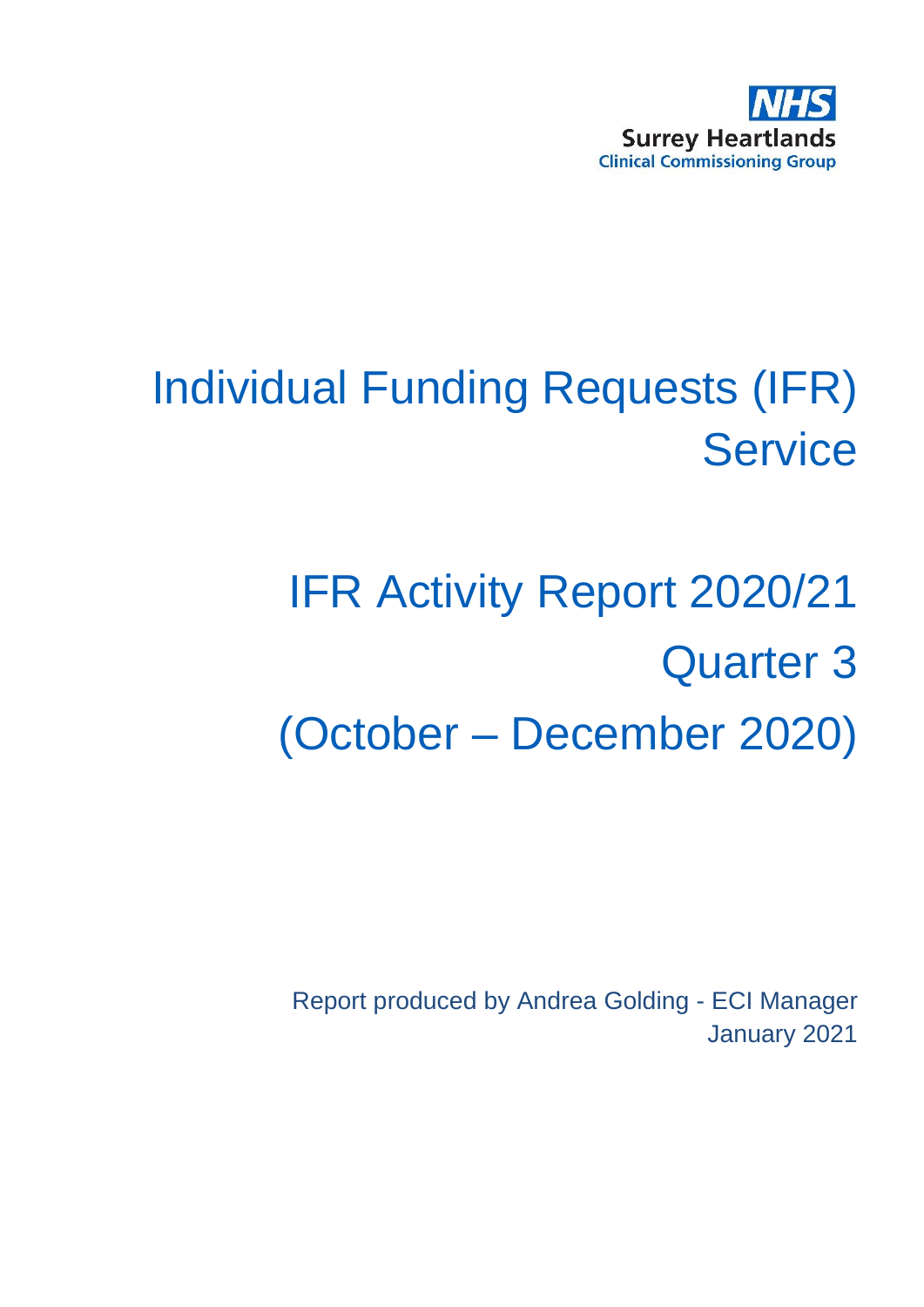#### **Contents**

| 1 <sub>1</sub> |  |
|----------------|--|
| 2.             |  |
| 3.             |  |
| 4.             |  |
| 5.             |  |
| 6.             |  |
| 7.             |  |
| 8.             |  |
| 9.             |  |
| 10.            |  |
| 11.            |  |
| 12.            |  |
| 13.            |  |
| 14.            |  |
| 15.            |  |
| 16.            |  |
| 17.            |  |
| 18.            |  |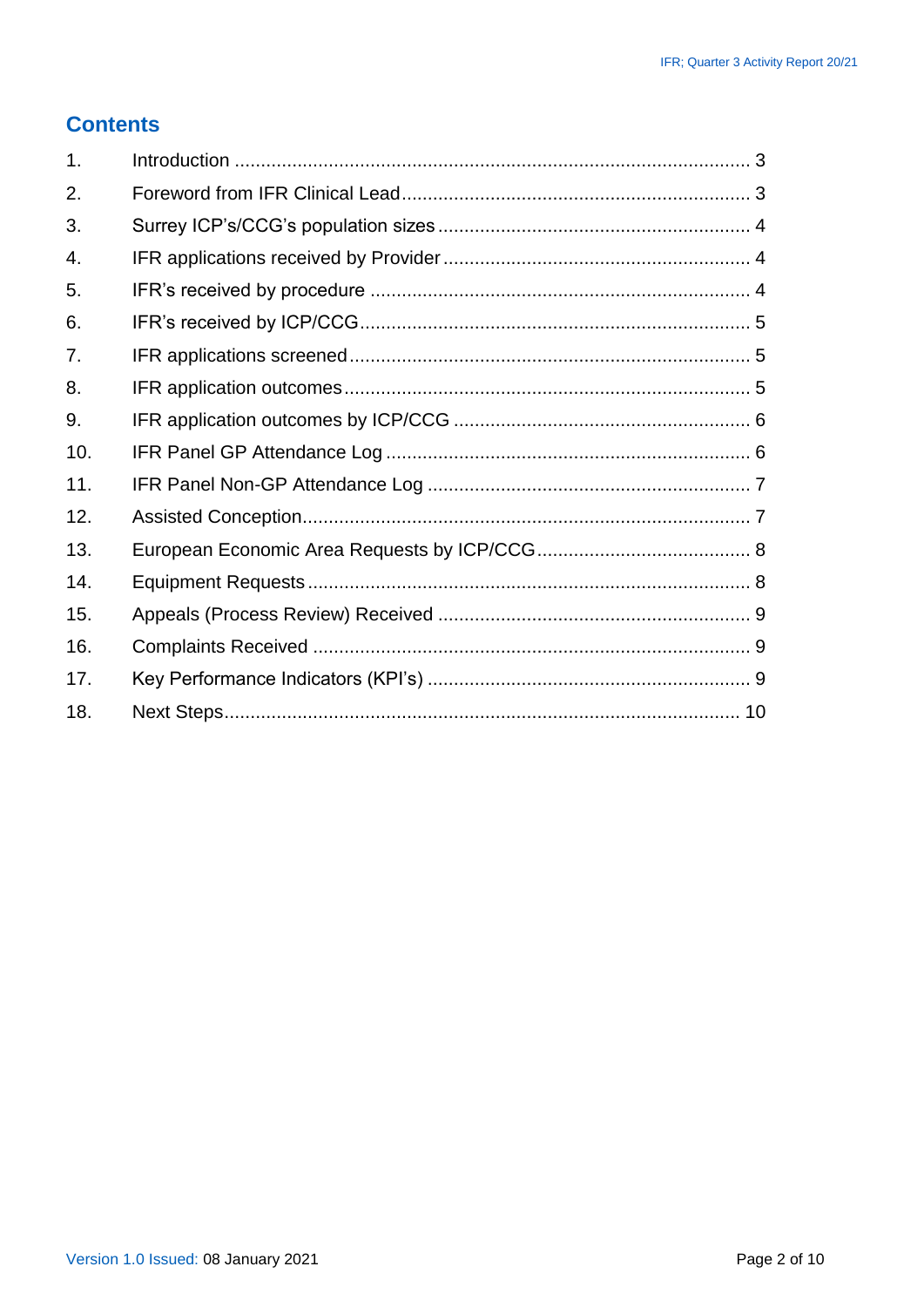#### <span id="page-2-0"></span>**1. Introduction**

The Effective Commissioning Initiative (ECI) Team at Surrey Heartlands Clinical Commissioning Group (CCG) hosts the Individual Funding Requests (IFR) service for interventions on behalf of East Surrey, Guildford & Waverley, North West Surrey and Surrey Downs (Integrated Care Partnerships (ICP's), and Surrey Heath CCG.

There are cases where a patient's needs cannot be met through existing contracts and commissioning arrangements, but their consultant considers that they have a need for an uncommissioned treatment and wishes to request funding on their patient's behalf. When these requests occur, ICP's/CCG's must have a robust and transparent system in place to assess and determine whether the request should be funded, whilst demonstrating a rational decision making process for each individual patient.

IFR applications for procedures and treatments are submitted using an online database called Blueteq, which are then checked for completeness by the ECI Admin Team. Applications are screened on a weekly basis by the IFR screening group which consists of a minimum of 2 clinicians.

Where cases are deemed to be eligible for consideration by the IFR Panel, they are submitted to the next available Panel meeting; Panel meetings are held on the fourth Wednesday of every month and are attended by clinical representation from each of the 4 Surrey ICP's, a GP from Surrey Heath CCG, a pharmacist, a member of the Public Health Team and an independent Lay Member. The IFR Panel will decide whether to approve or decline funding based on the clinical information provided. Once a Panel decision has been made, the ECI Team will communicate the outcome to the applicant.

If the applicant, or their patient, requests a review of the outcome following a declined decision, they have the option of sending a request in writing to the ECI Admin Team; this must be received within one calendar month of the date of the IFR Panel decision email/letter.

Since March 2020, all providers have been on a block contract in order to minimise the burden of formal contractual documentation and contract management processes so that staff can focus fully on the COVID-19 response. Providers are not required to submit IFR applications at this time, however some have continued to do so for their own internal monitoring purposes.

#### <span id="page-2-1"></span>**2. Foreword from IFR Clinical Lead**

This report demonstrates the scope of the IFR applications which were received by the ECI Team between September and December. All data within this report relates to Surrey Heartlands and Surrey Heath CCG's for interventions only.

The ECI Team continue to hold a joint weekly IFR screening meeting with the Pharmaceutical Commissioning Team (for drugs), to screen cases for eligibility for consideration by the IFR Panel. The process ensures that cases are always screened by a minimum of 2 clinicians to guarantee a fair and transparent process. The ECI Team continue to monitor requests and flag up any potential commissioning gaps in a timely manner to the commissioners.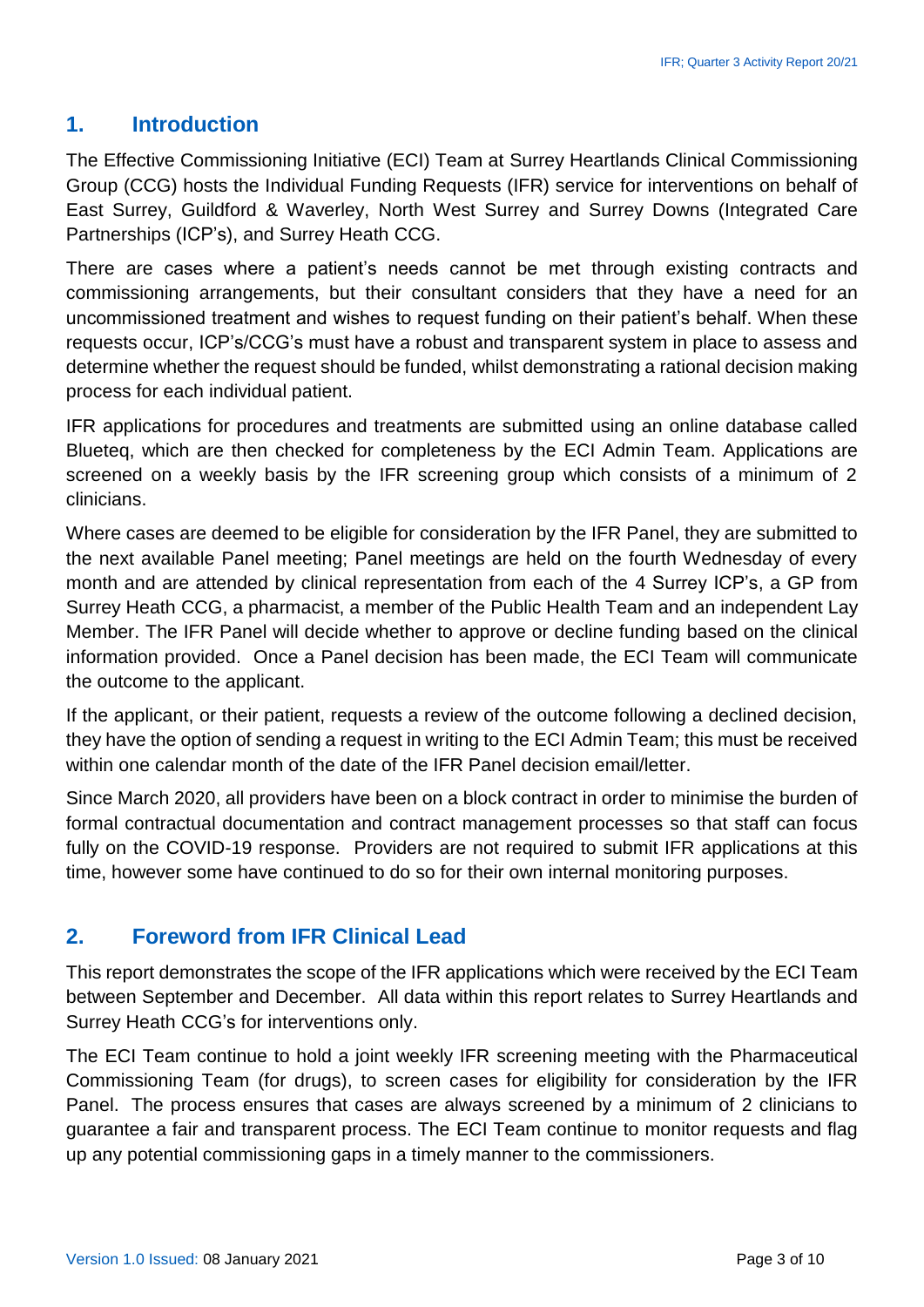# <span id="page-3-0"></span>**3. Surrey ICP's/CCG's population sizes**

These figures are taken from each individual ICP's Annual General Meeting June 2019. (\* figure taken from Surrey Heath CCG Annual Report 19/20).

| <b>ICP/CCG</b>                      | <b>Population size</b> |
|-------------------------------------|------------------------|
| <b>East Surrey ICP</b>              | $180,000 +$            |
| <b>Guildford &amp; Waverley ICP</b> | $225,000 +$            |
| North West Surrey ICP               | $370,000 +$            |
| <b>Surrey Downs ICP</b>             | $305,000 +$            |
| <b>Surrey Heath CCG</b>             | 97,154 *               |

#### <span id="page-3-1"></span>**4. IFR applications received by Provider**

During the same time period for the previous year, there has been a 33% decrease in IFR applications received. This is due to the block contract arrangement imposed by NHS England.

| <b>Provider</b>                                       | <b>Activity</b> |
|-------------------------------------------------------|-----------------|
| Queen Victoria Hospital                               | 3               |
| <b>Imperial College Healthcare NHS Trust</b>          | 2               |
| Guys & St Thomas' NHS Foundation Trust                | 1               |
| <b>Central Surrey Health</b>                          |                 |
| <b>Surrey &amp; Sussex Healthcare NHS Trust</b>       |                 |
| Ashford & St Peters Hospitals NHS Trust               |                 |
| Kingston Hospital NHS Trust                           |                 |
| Chelsea & Westminster Healthcare NHS Foundation Trust |                 |
| <b>BMI Healthcare Princess Margaret Hospital</b>      | 1               |
| <b>Grand Total</b>                                    |                 |

# <span id="page-3-2"></span>**5. IFR's received by procedure**

The table below shows the procedures for which IFR's were submitted.

| <b>Procedure</b>                                       | <b>Activity</b> |
|--------------------------------------------------------|-----------------|
| Radiofrequency Denervation                             |                 |
| <b>Ptosis Correction</b>                               |                 |
| Pinnaplasty - Bilateral                                |                 |
| <b>Female Breast Reduction</b>                         | $\overline{2}$  |
| Speech and Language Therapy                            | 1               |
| <b>Fat Injection</b>                                   |                 |
| <b>Female Sterilisation</b>                            |                 |
| <b>Fertility Preservation</b>                          | 2               |
| <b>Breast Implant Removal and Replacement</b>          |                 |
| <b>Arthroscopic Subacromial Shoulder Decompression</b> |                 |
| <b>Grand Total</b>                                     |                 |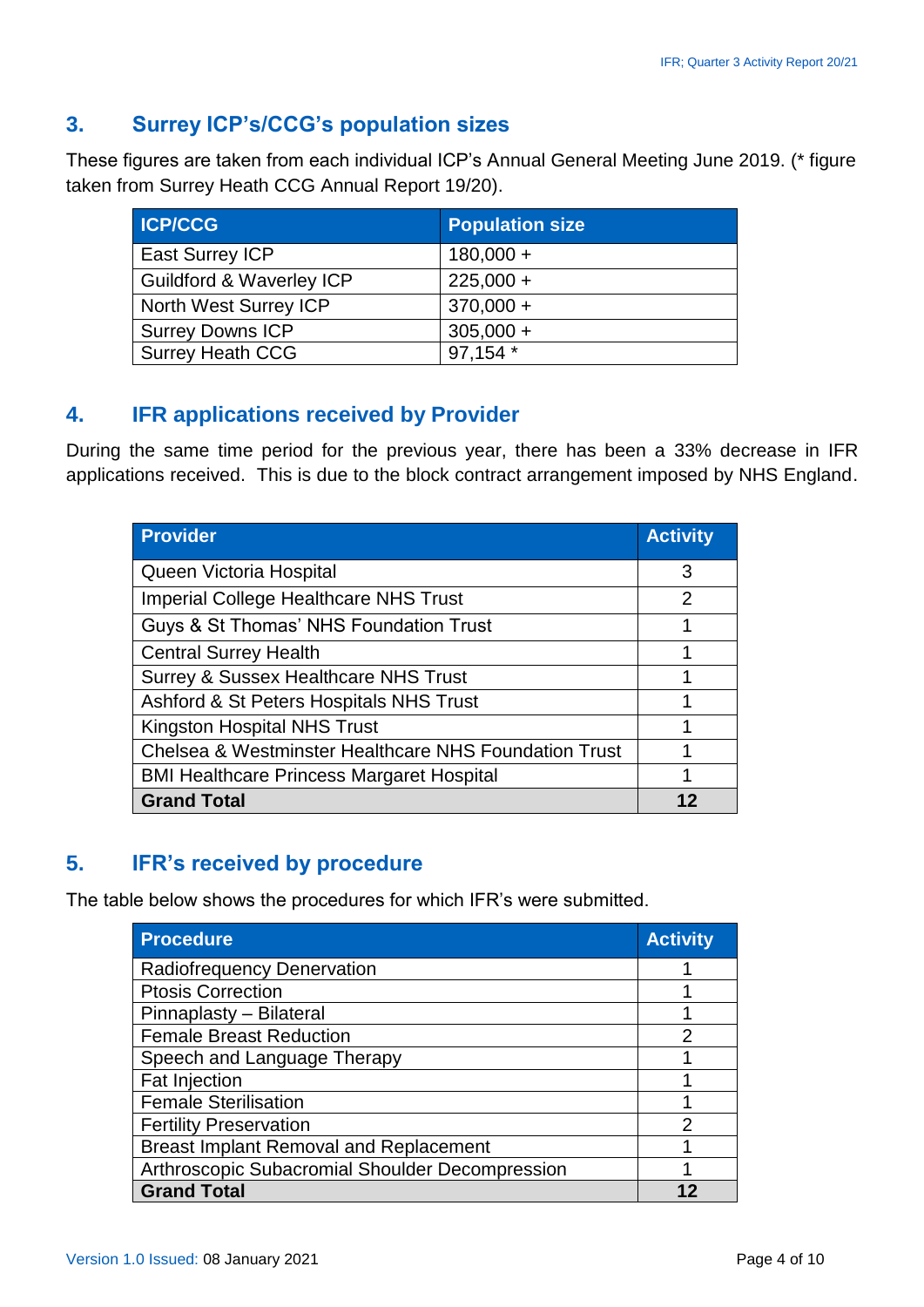## <span id="page-4-0"></span>**6. IFR's received by ICP/CCG**

The number of applications received during this quarter has remained the same, however there was still a reduction in the number of submissions compared to the previous year. This is due to the knock on effect of the COVID-19 pandemic and the block contract arrangement imposed by NHS England. All ICP's within Surrey Heartlands CCG have a Referral Support Service (RSS) whereby requests that would require an IFR application would be filtered out and returned to practice.

| <b>ICP/CCG</b>                           | <b>Activity</b> |
|------------------------------------------|-----------------|
| <b>East Surrey ICP</b>                   |                 |
| <b>Guildford &amp; Waverley ICP</b>      |                 |
| North West Surrey ICP                    | 3               |
| <b>Surrey Downs ICP</b>                  | 3               |
| <b>Surrey Heartlands CCG Grand Total</b> | 11              |
| <b>Surrey Heath CCG</b>                  |                 |
| <b>Surrey Heath CCG Grand Total</b>      |                 |
| <b>Grand Total of IFR's Received</b>     |                 |

#### <span id="page-4-1"></span>**7. IFR applications screened**

IFR applications are screened for eligibility for consideration by the IFR Panel.

| <b>Month</b> | No of IFR's<br>screened | <b>Eligible for</b><br><b>Panel</b> | <b>Ineligible</b><br>for Panel | <b>Withdrawn:</b><br><b>IFR not</b><br>required |
|--------------|-------------------------|-------------------------------------|--------------------------------|-------------------------------------------------|
| Oct          |                         |                                     |                                |                                                 |
| Nov          |                         |                                     |                                |                                                 |
| )ec          |                         |                                     |                                |                                                 |

#### <span id="page-4-2"></span>**8. IFR application outcomes**

Out of the 12 IFR applications received by the ECI Team between October and December 2020, 8 were withdrawn. The common themes for an IFR being withdrawn are:

- There is a policy therefore an IFR application is not required
- Insufficient clinical detail was provided or the request was uploaded onto the Blueteq database but not finalised and submitted

Where the screening group have considered that a case is ineligible for panel, generally the reason is that the requesting clinician has not provided enough evidence to demonstrate how the patient is exceptional. Clinicians have the option of resubmitting their request at a later date provided there is additional clinical information available.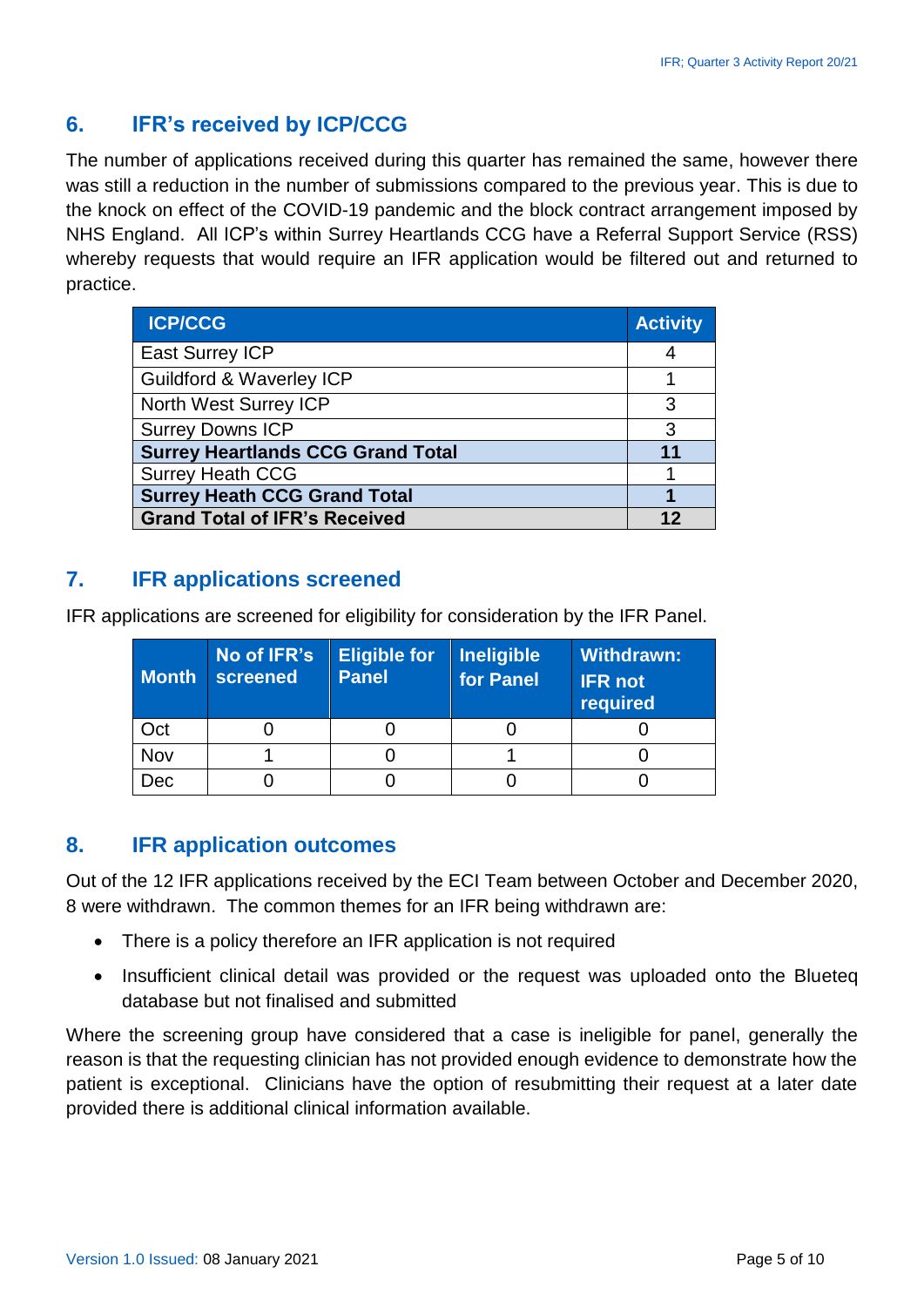| <b>Status</b>                                     | <b>Activity</b> |
|---------------------------------------------------|-----------------|
| <b>IFR Withdrawn</b>                              |                 |
| IFR Ineligible for consideration by the IFR Panel |                 |
| IFR Pending; Further information requested        |                 |
| <b>Grand Total</b>                                | 12              |

#### <span id="page-5-0"></span>**9. IFR application outcomes by ICP/CCG**

The table below details the outcomes and anticipated costs for all of the IFR applications that were submitted for this quarter. Out of the 12 applications that were reviewed, 8 were withdrawn; due to the application being initiated but not completed on Blueteq; these applications are indicated with a \* and have no cost or detail of the required procedure.

| <b>ICP/CCG</b>                  | <b>IFR Outcome</b>                                   | <b>Activity</b> | <b>Anticipated Cost</b> |
|---------------------------------|------------------------------------------------------|-----------------|-------------------------|
| <b>East Surrey ICP</b>          |                                                      | 4               |                         |
|                                 | Withdrawn *                                          | 4               |                         |
| <b>Guildford &amp; Waverley</b> |                                                      | 1               | £4,000                  |
|                                 | <b>IFR Pending; Further</b><br>information requested | 1               | £4,000                  |
| <b>North West Surrey</b>        |                                                      | 3               |                         |
|                                 | Withdrawn <sup>*</sup>                               | 3               |                         |
| <b>Surrey Downs</b>             |                                                      | 3               | £10,000                 |
|                                 | Withdrawn *                                          |                 |                         |
|                                 | <b>IFR Pending; Further</b>                          | $\overline{2}$  | £10,000                 |
|                                 | information requested                                |                 |                         |
| <b>Surrey Heath</b>             |                                                      | 1               | £4350                   |
|                                 | IFR Ineligible for                                   | 1               | £4350                   |
|                                 | consideration by the IFR                             |                 |                         |
|                                 | Panel                                                |                 |                         |
| <b>Grand Total</b>              |                                                      | 12              | £18,350                 |

#### <span id="page-5-1"></span>**10. IFR Panel GP Attendance Log**

The table below shows the attendance log for the GP's that were present at the IFR Panel meetings during this time period. The Panel meetings held in November and December did not take place as there were no cases for consideration.

| <b>Name</b>          | <b>Organisation</b>                 | Oct | <b>Nov</b> | <b>Dec</b> |
|----------------------|-------------------------------------|-----|------------|------------|
| Dr Joe McGilligan    | <b>East Surrey ICP</b>              |     |            |            |
| Dr David Eyre-Brook  | <b>Guildford &amp; Waverley ICP</b> |     |            |            |
| Dr Philippa Woodward | North West Surrey ICP               |     |            |            |
| Dr Phi Vo            | <b>Surrey Downs ICP</b>             |     |            |            |
| Dr John Fraser       | <b>Surrey Heath CCG</b>             |     |            |            |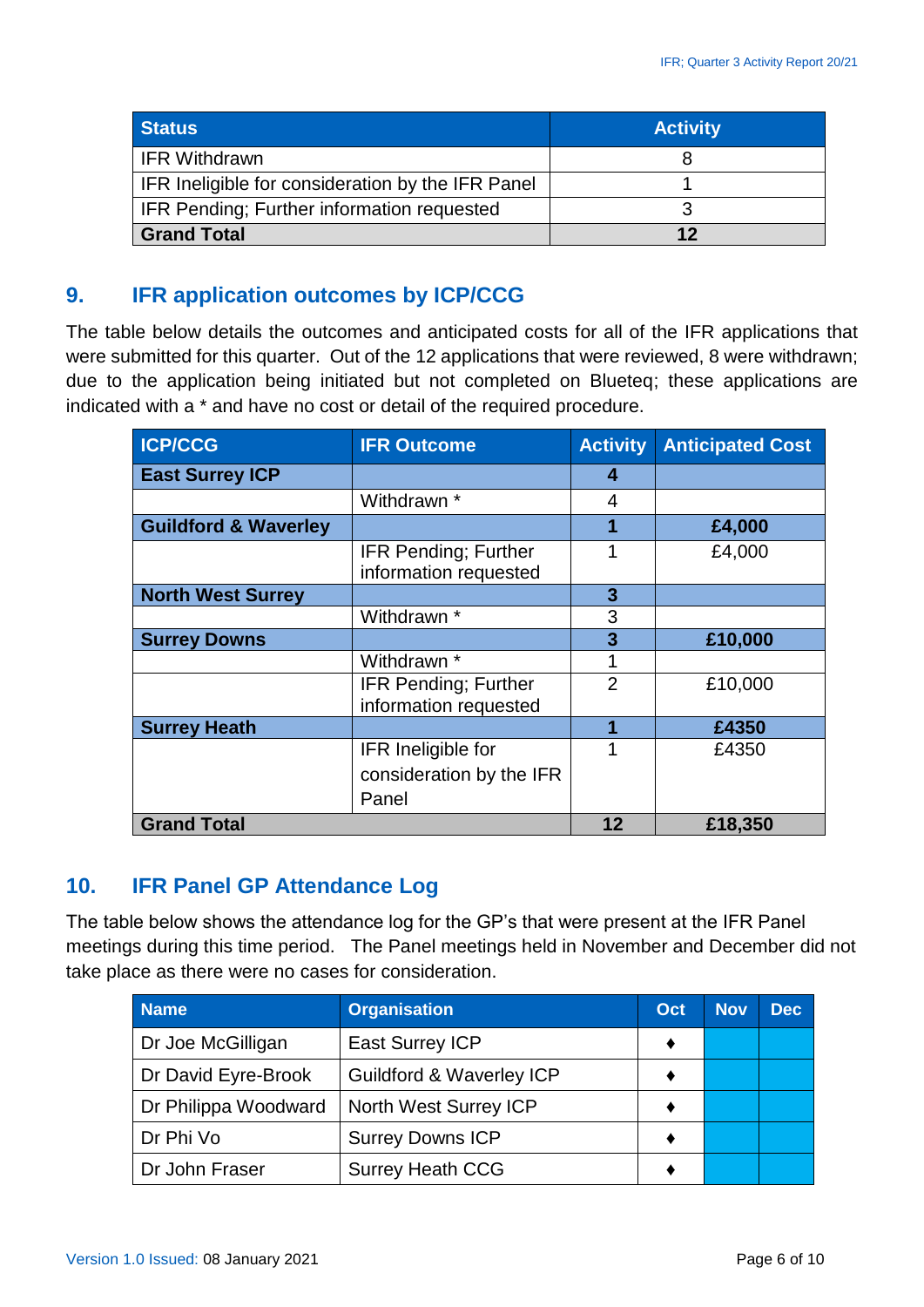# <span id="page-6-0"></span>**11. IFR Panel Non-GP Attendance Log**

The table below shows the attendance log for the non-GP's that were present at the IFR Panel meetings during this time period. The Panel meetings held in November and December did not take place as there were no cases for consideration. During the COVID-19 pandemic, Panel meetings which take place are done so via Microsoft Teams.

| <b>Name</b>         | <b>Organisation</b>                                                  | Oct | <b>Nov</b> | <b>Dec</b> |
|---------------------|----------------------------------------------------------------------|-----|------------|------------|
| Tejinder Bahra      | <b>Pharmaceutical Commissioning</b><br>Team, East Surrey ICP         |     |            |            |
| Sarah Watkin        | <b>Pharmaceutical Commissioning</b><br><b>Team, Surrey Downs ICP</b> |     |            |            |
| Clare Johns         | <b>Pharmaceutical Commissioning</b><br><b>Team, Surrey Downs ICP</b> |     |            |            |
| Georgina Randall    | <b>Pharmaceutical Commissioning</b><br><b>Team, Surrey Downs ICP</b> |     |            |            |
| Dr Liz Saunders     | <b>Public Health, Surrey County</b><br>Council                       |     |            |            |
| Dr Iain Cruickshank | <b>IFR Panel Chair, Surrey</b><br><b>Heartlands CCG</b>              |     |            |            |
| <b>Paul Barton</b>  | Lay Member                                                           |     |            |            |
| Andrea Golding      | <b>ECI Team, Surrey Heartlands</b><br><b>CCG</b>                     |     |            |            |
| <b>James Forbes</b> | <b>ECI Team, Surrey Heartlands</b><br>CCG                            |     |            |            |

#### <span id="page-6-1"></span>**12. Assisted Conception**

Under patient choice, patients who are registered with a Surrey GP have the option of choosing where to undergo their Assisted Conception treatment, although there are 3 preferred providers that are commissioned by the CCG: CARE Fertility (previously Nuffield Health, Woking Hospital), Croydon Health Services NHS Trust (Mayday) and Kingston Hospital NHS Foundation Trust.

Up to 2 full cycles (consisting of 1 fresh and 1 frozen cycle) of IVF, with or without ICSI, are funded in eligible women who are aged no more than 39 years at the time of their referral to a fertility clinic. If the woman reaches the age of 40 during treatment, then that cycle can be completed but no others must be initiated.

The table below shows the details of the 2 IFR application's received for an assisted conception procedures during this period.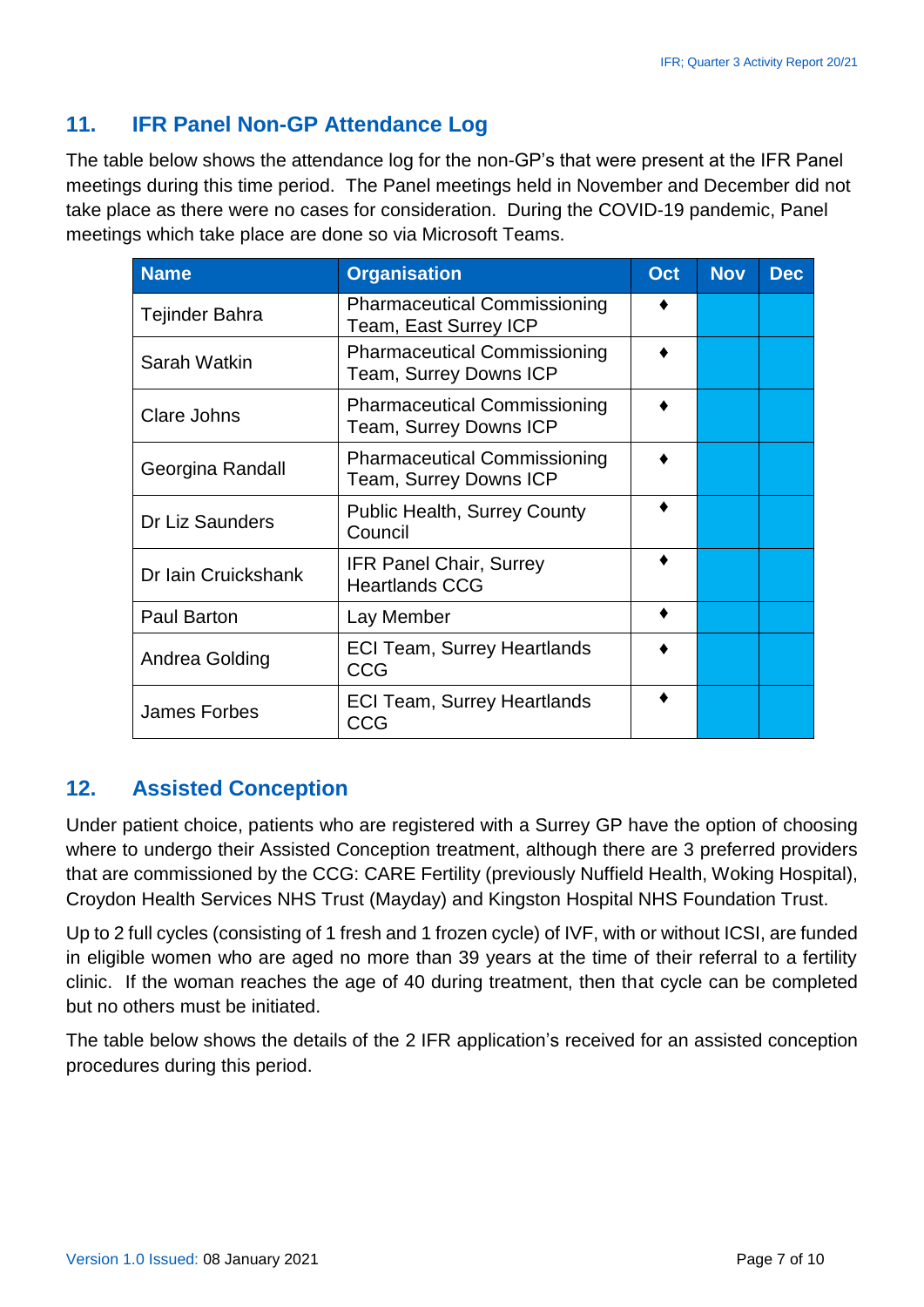| <b>ICP/CCG</b>                    | <b>Procedure</b>              | <b>Activity</b> | <b>Expected</b><br><b>Cost</b> |
|-----------------------------------|-------------------------------|-----------------|--------------------------------|
| <b>Guildford &amp;</b>            |                               | 1               | £4,000                         |
| <b>Waverley ICP</b>               |                               |                 |                                |
|                                   | <b>Fertility Preservation</b> |                 | £4,000                         |
| <b>Surrey Downs</b><br><b>ICP</b> |                               | 1               | £4,000                         |
|                                   | <b>Fertility Preservation</b> |                 | £4,000                         |
| <b>Grand Total</b>                |                               | $\overline{2}$  | £8,000                         |

#### <span id="page-7-0"></span>**13. European Economic Area Requests by ICP/CCG**

European Economic Area (EEA) requests are for routine treatments which took place in a European country. ICP's/CCG's are responsible for reimbursing patients if the treatment would have been routinely available on the NHS.

All EEA requests are managed by NHS England. When treatment takes place via this route, the designated team at NHS England submit a request for reimbursement of costs to the patients ICP/CCG.

All EEA requests are managed by the ECI Team; each request is logged by the team and the patients ICP makes the decision on whether the reimbursement should be made.

Requests received from NHS England contain minimal information and do not include the costs involved in the treatment. If a response is not submitted to NHS England within 7 working days, they have the authorisation to approved funding on behalf of the patients ICP providing the treatment undertaken is funding locally. NHS England will then recharge the appropriate ICP.

3 EEA reimbursement claims were made during this period, as listed in the table below, and were all approved.

| <b>ICP/CCG</b>          | <b>Request</b>                                  |
|-------------------------|-------------------------------------------------|
| <b>Surrey Downs ICP</b> | A& E Treatment including cast; Broken shin bone |
| <b>Surrey Heath CCG</b> | Acute Urine Infection (Emergency)               |
|                         | Laparoscopic Cholecystectomy                    |

#### <span id="page-7-1"></span>**14. Equipment Requests**

Requests for equipment are submitted to the ECI Team via an Outside Remit Request (ORR). The ECI Team log the request details and send the completed ORR form to the Surrey Heartlands contracting team for a response.

No requests for equipment were received during this period.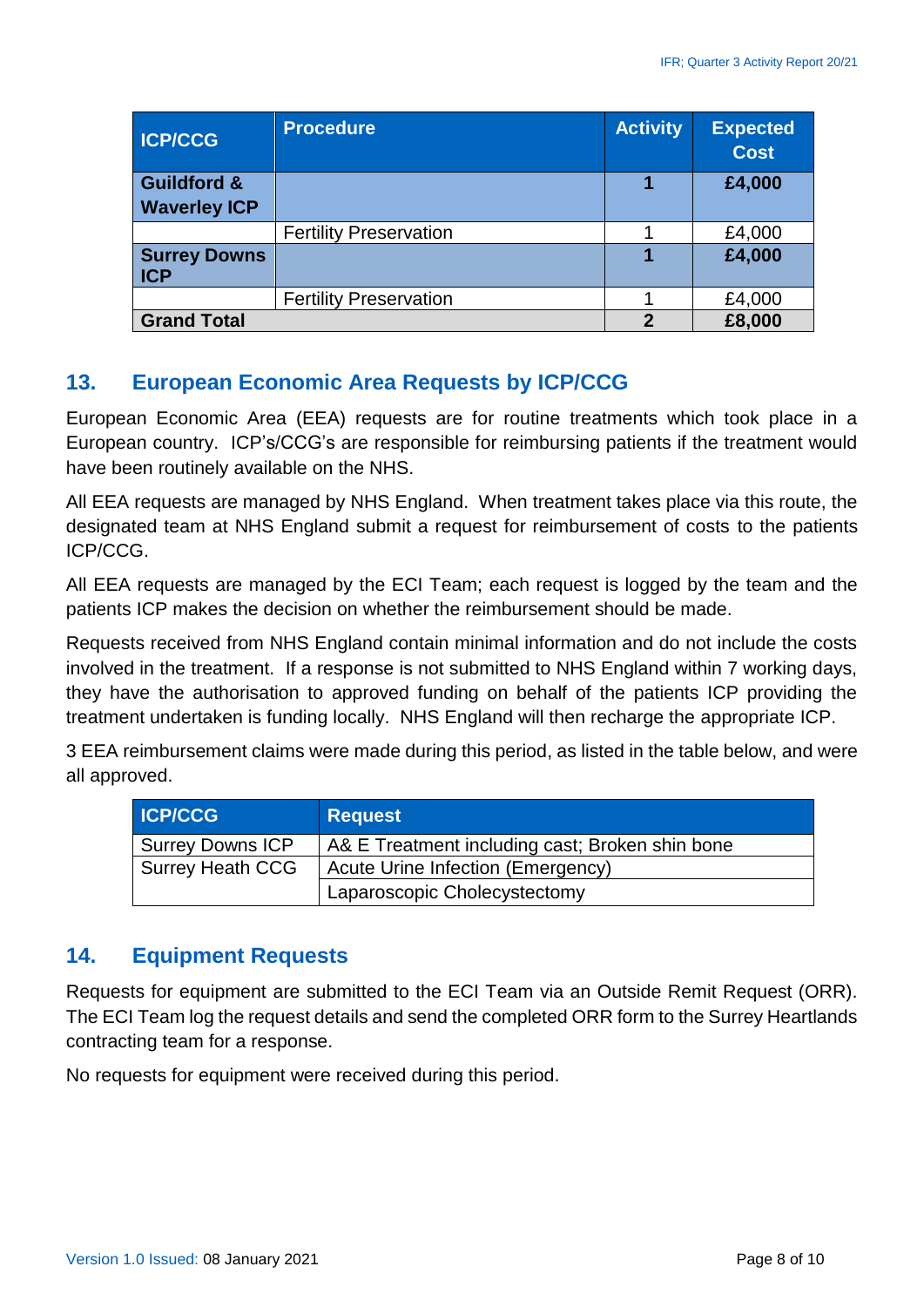# <span id="page-8-0"></span>**15. Appeals (Process Review) Received**

When the IFR Panel has not supported funding for a treatment, the patient or requesting clinician have the option of requesting that the process which led to the decision be subject to review.

The request must be submitted to the ECI Team within 28 working days of the IFR Panel outcome and submitted in writing via email.

The IFR Review Panel will consider whether the process followed by the IFR Panel was fair and consistent, based on whether the decision reached:

- Was taken following a process which was consistent with the policies of CCG;
- Was a decision which a reasonable IFR Panel was entitled to reach;
- Understood, took into account and weighed, all the relevant evidence; and
- Did not take into account any irrelevant factors.

In the event that the IFR Review Panel considers that there was any procedural error in the IFR Panel's decision, they will consider whether there was any reasonable prospect that the IFR Panel could have come to a different decision had that error not been made.

If the IFR Review Panel considers that there was no reasonable prospect of the IFR Panel coming to a different decision, then the IFR Review Panel will approve the decision notwithstanding the procedural error. If the IFR Review Panel considers that there was a reasonable prospect that the IFR Panel may have come to a different decision had the error not been made, the IFR Review Panel will require the IFR Panel to reconsider the decision.

No appeals were received during this period.

#### <span id="page-8-1"></span>**16. Complaints Received**

Complaints that relate to the IFR process are submitted directly to the Surrey Heartlands CCG Complaints Team who will, in turn, contact the ECI Team for a response.

No complaints relating to IFR applications were received.

#### <span id="page-8-2"></span>**17. Key Performance Indicators (KPI's)**

The ECI Team work to Key Performance Indicators (KPI's) in order to ensure that the process is managed in a robust manner. The table below shows the details of each KPI and whether the target was met each month.

| KPI                                                                                   | Target Oct Nov |                           | <b>Dec</b> |
|---------------------------------------------------------------------------------------|----------------|---------------------------|------------|
| <b>IFR</b> applications logged and acknowledged<br>within 5 working days of receipt   |                | 100%   100%   100%   100% |            |
| Incomplete applications returned to the<br>requesting clinician within 5 working days | 100%           | $ 100\% 100\% 100\%$      |            |